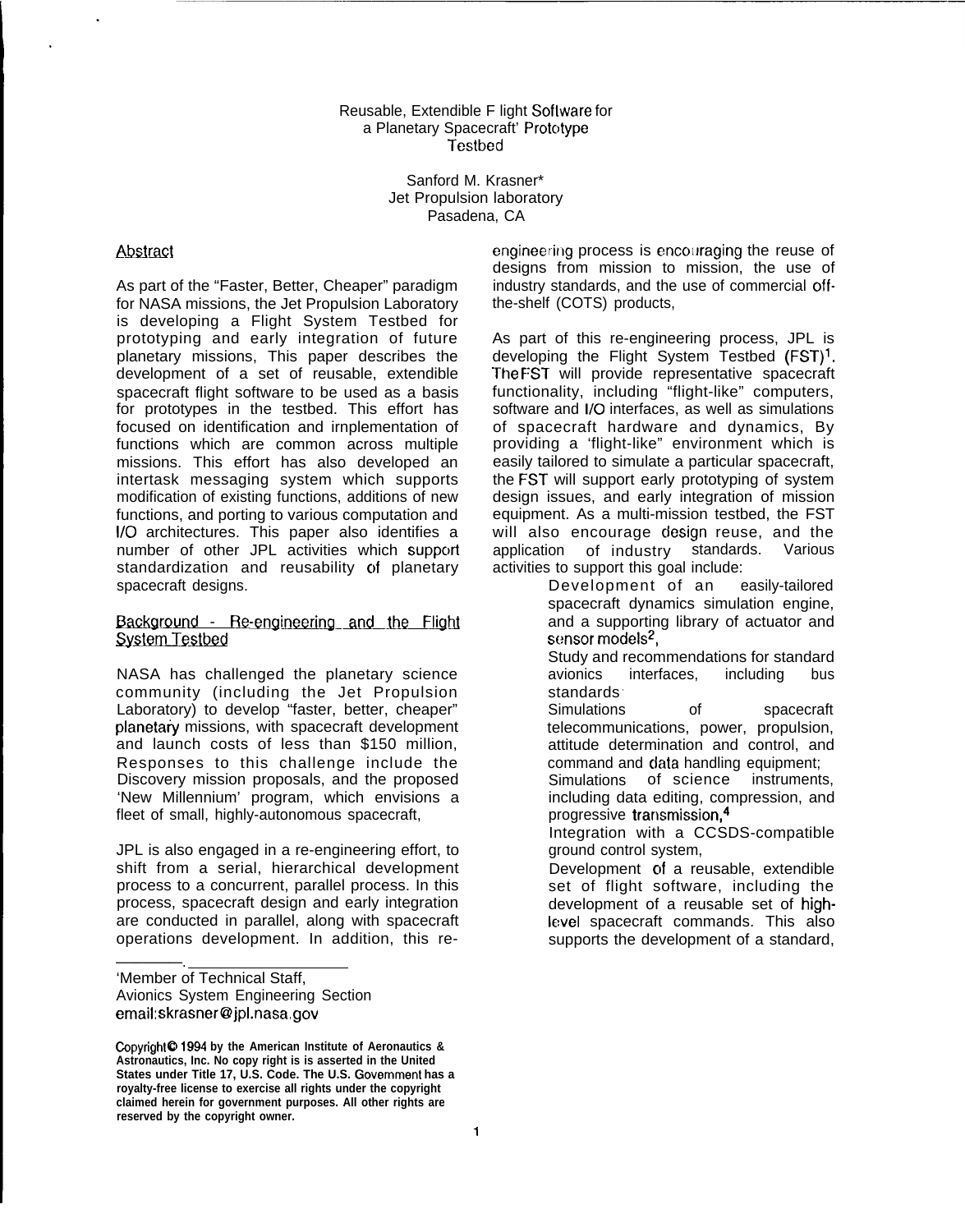reusable concept of spacecraft software design and implementation, and the development of standard ground operations tools and procedures.

### Identification of Common Spacecraft Functions

In order to provide reusability of spacecraft flight software for future missions, a study was made of the software functions implemented on several planetary spacecraft including spacecraft in preproject studies, under development, or in operation, This list of spacecraft now includes: Galileo, Magellan, Cassini, Mars Observer(MO) and Mars Global Surveyor (MGS), Mars Pathfinder, Pluto Express (formerly Pluto Fast Flyby),and Clementine. These are referred to below as the "referenced missions."

These spacecraft span a wide range of missions, technologies (from circa 1976 to 1994) and development paradigms. Galileo and Cassini are complex, multiple-instrument outer-planet orbiters developed at JPL, Magellan was a Venus-orbiting radar mapping spacecraft, with a very small instrument complement; Magellan inherited a large portion of the Galileo avionics, as well as the Galileo Command and Data Subsystem flight software. Mars Observer was a Mars-mapping mission, with significant inheritance from an Earth-orbiting weather satellite; MGS inherits the MO avionics and most of its flight software, Pathfinder is a single-string, spin-stabilized Mars lander and rover mission with an emphasis on technology demonstration, developed in the 'faster, better, cheaper" mode. (Only the spacecraft/lander software was examined in this study.) Clementine was a lunar mapper and asteroid flyby mission, with a focus on ballistic missile defense sensor demonstration and evaluation, and was also developed in a 'faster, better, cheaper' mode. Galileo, Cassini, and Pathfinder are/were built by JPL, Magellan, Mars Observer and MGS are/were developed by Martin Marietta, as a contractor for JPL, Clementine was developed by Naval Research Laboratory for the Ballistic Missile Defense Organization. Pluto Express is a pre-project study being conducted at JPL.

In spite of the range of mission types, technologies, and development organizations and paradigms represented by these spacecraft, there is much functional similarity among the flight software for these missions. It is feasible to

identify and implement a set of functions which are likely to be reusable on future planetary missions. In order to support reusability of flight software and mission operations tools, a corresponding set of common spacecraft commands is also being identified. A high-level picture of the common functions is represented by the dataflow diagram in Figure 1.

The common spacecraft functions study identified a "3-level" classification of functions (see Figure 2). The bottom layer consists of hardware- and missicm-specific software components, which are dictated by the specific hardware sensors and actuators used. The reusable software design has attempted to encapsulate the hardwaredependencies of this layer, so that it presents a standard set of interfaces to the layer above. (This may be considered as defining 'classes" of virtual devices, which are customized for particular applications.)

The middle layer is largely independent of specific spacecraft hardware and mission, and consists of the common functions identified below. Figure 2 shows a subset of these functions.

The top layer consists of the high-level coordination of middle-layer spacecraft functions to accomplish mission objectives, including system fault protection responses to coordinate spacecraft resources in the presence of faults. This layer has not been as clearly identified in the referenced missions, since coordination of spacecraft resources has been typically accomplished by ground sequencing. The reusable flight software provides the 'primitive' functions invoked by the high-level coordination. The reusable flight software also provides a control language which may be appropriate for implementing spacecraft coordination.

The common functions are described below:

#### 1.) Uplink Processing

These functions include all processing needed to recognize and process ground commands addressed to the spacecraft, and to distribute commands to the onboard applications which will execute them. Although each of the referenced missicms used somewhat customized uplink formats and protocols, future spacecraft are expected to adhere to the uplink standards of the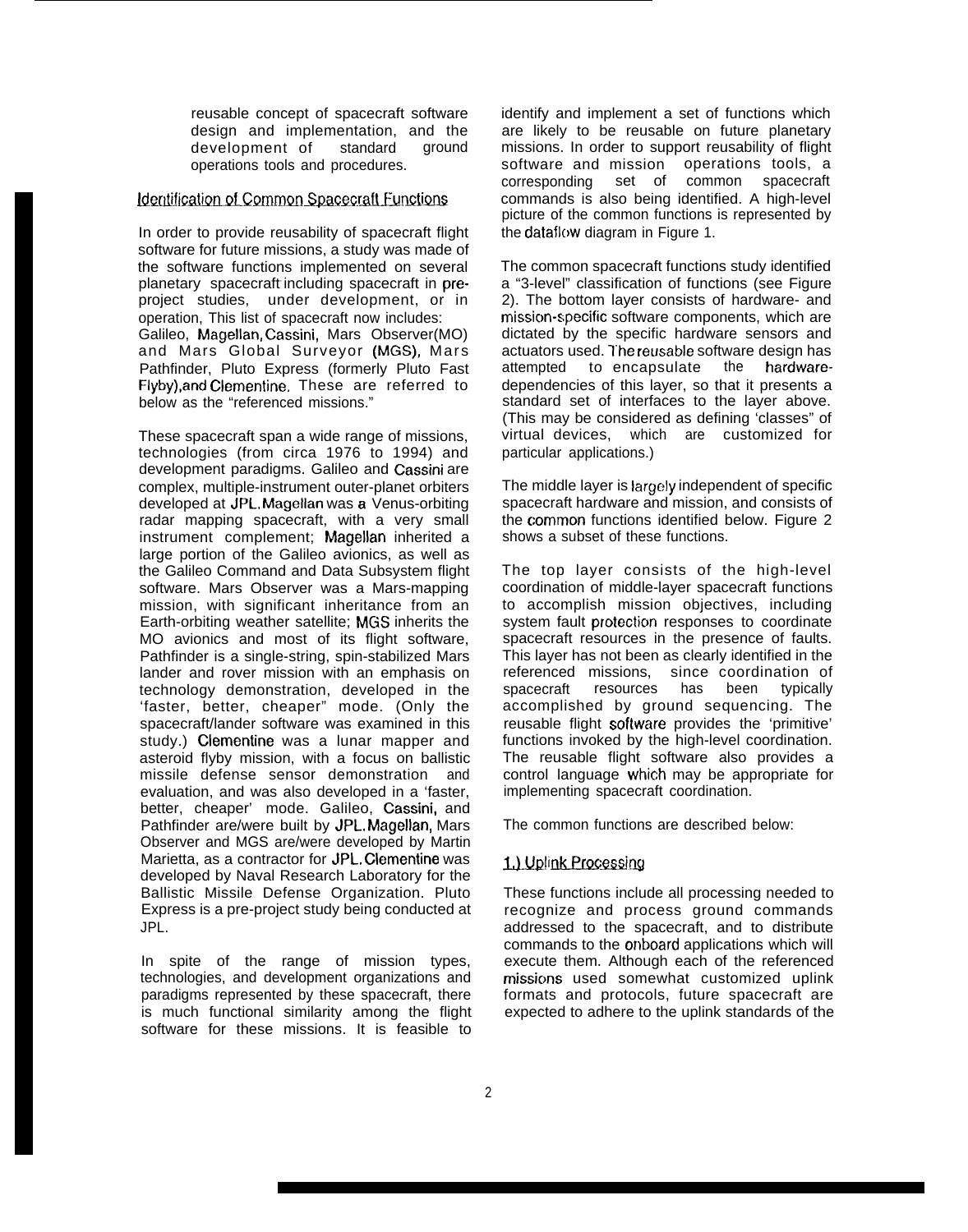Consultative Committee for Space Data Systems (CCSDS).

# 2.) Sequence Execution and Spacecraft Coordination

Due to the long radio communications delays and infrequent ground contacts for planetary missions, each of the referenced missions includes a sequencing or scripting capability, which allows the ground to put command loads onboard for execution at later times. These scripts are implemented in 'sequence languages" of different levels of sophistication. All implement at least a minimum set of capabilities, including the ability to issue commands at absolute or relative times, and to execute multiple scripts concurrently. Clementine used the Spacecraft Control Language (SCL) which is available commercially. JPL is currently evaluating SCL and other languages as candidates for a standard spacecraft control language.<sup>6</sup>

Until now, spacecraft activities have been orchestrated by ground commands, by way of the sequence language. As future spacecraft become more autonomous, this "sequencing function" will evolve to a high-level 'spacecraft coordination" function. To achieve this transition, supporting languages and execution engines will be required. Various studies at JPL are currently examining autonomy requirements and designs to support future missions.7 The FST reusable flight software, although not autonomous in itself, will provide a facility for developing and testing autonomy designs.

# 3.) Attitude & Trajectory Determination

Although the sensors used vary somewhat, each spacecraft includes hardware and software to determine the spacecraft's orientation with respect to inertial space. Except for Pathfinder, all of the referenced spacecraft use gyros to propagate inertial attitude. The spacecraft use either imaging star trackers (Cassini and Clementine) or slit star scanners to determine spacecraft orientation with respect to the fixed stars, and to correct for gyro drift.

With the availability of imaging cameras, large onboard memories, and powerful processors, and with the increasing need for spacecraft autonomy, JPL and others are investigating the addition of autonomous optical navigation, target tracking<sup>9</sup>,

and trajectory correction<sup>10</sup>. These functions will fall under the general category of trajectory cietermination.

# 4.) Attitude & Trajectory Control

All spacecraft include functions to control the spacecraft attitude and trajectory. These functions may also include logic necessary to control articulations, such as instrument platforms, solar arrays, and antennas. These functions are probably the most hardware and missiondependent, since they are strongly related to spacecraft characteristics such as: mass properties, thruster locations and types, articulation axes, actuator performance, etc. JPL is developing a set of advanced design processes and tools 11 to support development of attitude and trajectory determination and control designs. One aspect of this program is an autocode generator to implement these designs. The reusable flight software task will identify the architecture and interfaces to accommodate these autocodcd components.

This category of functions also includes inertial vector propagation, which is responsible for the propagation of ephemerides for other celestial bodies relative to the spacecraft. This utility function provides inertial directions to the Earth, for uplink and downlink antenna pointing; to the Sun for attitude initialization; to target bodies such as asteroids or planets for observation.

# 5.) Instrument Control and Data Collection

The raison d'être for planetary spacecraft is to return data from science instruments. Each spacecraft provides functions to command science instruments and collect measurements for transmission to the ground. For Pathfinder and Clementine, instrument operation, data collection and formatting is conducted by the same processor which executes spacecraft engineering functions; for the other missions, these functions are handled by computers dedicated to the instruments.

The Flight System Testbed is funding development of a generic instrument simulator. The reusable flight software will provide a messaging 'gateway' to send commands and ancillary data to instruments, and to collect instrument data in telemetry packets.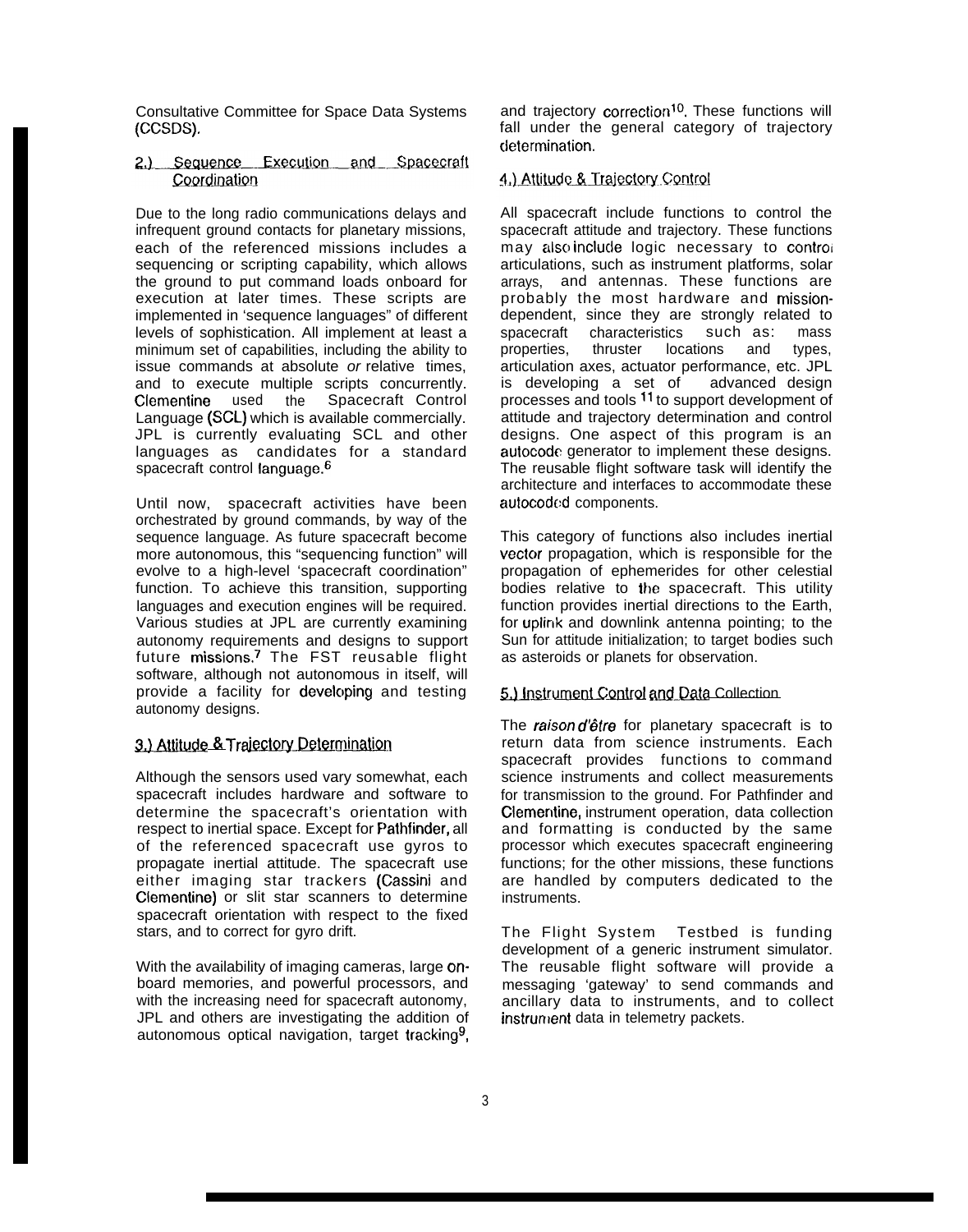### 6.) Telemetry Data Hand Ing

Each of the examined missions provides functions for collecting data from onboard applications, storing it onboard, and transmitting data from storage or in real-time. Although the earlier missions used custom downlink protocols, the CCSDS Telemetry recommendations have established standards for telemetry data structures.

The CCSDS telemetry standards allow individual applications to generate self-identifying packets of telemetry data, and eliminate the need tor centralized time-commutation telemetry generation services. These self-identifying packets also enable the use of intelligent instruments and data compression algorithms which may not produce telemetry at predictable rates and times.

With the improvements in random-access memories, spacecraft designs have moved from digital tape recorders (Galileo, Magellan, Mars Observer) to large RAM or solid-state recorder storage (MGS, Pathfinder, Clementine, and Pluto). Random access to telemetry storage enables a number of features which cannot be accomplished with serial input/output tape recorders. These include the ability to interleave different categories of telemetry on playback, to retrieve telemetry in a different order than it was recorded, and to release pieces of telemetry storage as they are played back, These capabilities are exploited in the Pathfinder design. The reusable flight software will provide flexible telemetry-handling capabilities which take advantage of the packet telemetry standards and random access storage.

The telemetry handling functions are also responsible for generating the downlink data stream from real-time and playback data. Downlink data is typically encoded (e.g. Reed-Solomon coding, convolutional encoding), but encoding is not included in the reusable flight software.

### ZJTime Reference

Each of the spacecraft examined here provides a central spacecraft time reference. This reference is used as a basis for absolute-time defined sequencing, and for time-tagging telemetry data generation, The time reference functions also work with the telemetry handling functions to provide time calibration data to the ground system. l-he ground system correlates spacecraft time to telemetry receive times to determine the spacecraft-universal time relation. This correlation is used both in command planning (sequencing) and in telemetry analysis to correlate spacecraft activities to spacecraft position in its trajectory or relative to celestial bodies.

For some missions, the spacecraft time reference functions have also imposed a master time schedule on spacecraft activities. This has been especially true for missions which use a central time-commutated telemetry system. The reusable flight software design provides a central time reference but does not impose a master time schedule. This allows each application to use the time schedule most appropriate for itself.

# **8.) Internal State Control**

Each spacecraft carries functions to measure temperatures, pressures, voltages, currents, and other discrete and analog measurements, The spacecraft also provide commands to turn loads on and off, set discretes, and fire pyrotechnic devices. There have been some limited implementations of closed-loop thermal control, and Clernentine uses software to control the propulsion system pressurization. The reusable flight software will provide the ability to read discrete and A/D measurements, and to command power switches.

### Fault Detection Isolation and Recovery

Due to the long communication round-trip times, infrequent ground contact passes, and timecritical activities (e.g. orbit insertions, flybys) characteristic of planetary missions, planetary spacecraft typically carry extensive fault detection, isolation, and recovery designs. (This is not true for the "faster, better, cheaper" Clementine and Pathfinder spacecraft.) The initial design of the reusable flight software does not include provisions for fault protection logic, as it is known at JPL. This decision was taken in order to focus on nominal mission capabilities, and to focus on mission-independent spacecraft aspects, JPL is conducting a study to define a reusable fault protection architecture. It is recognized that fault protection designs will also have to be made reusable to reduce their high development cost, The reusable flight software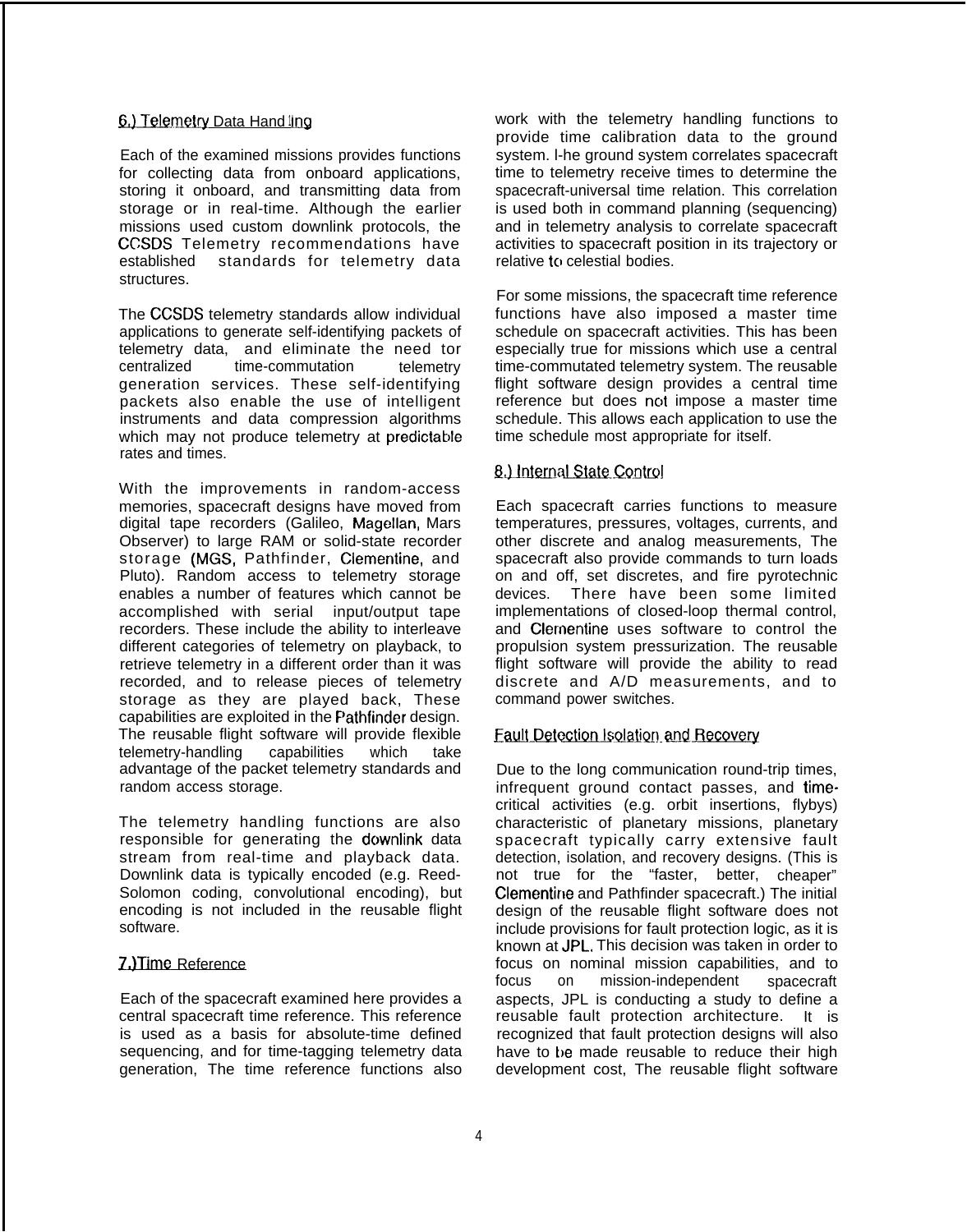design will be revised to reflect the results of this study.

#### **Message-Oriented Architecture**

To enhance reusability, the reusable flight software is designed as a set of concurrent tasks., which communicate primarily by sending messages to each other. For repetitively scheduled tasks, such as estimators and control laws, a timer service is provided to generate periodic 'wake-up" messages, which are handled through the standard messaging functions.

The decision to use messaging extensively was driven by several factors:

- .1) The need to define clean and explicit interfaces between software components to enhance reusability. This eliminates the use of a shared memory interface.
- .2) The need to allow tasks to run concurrently at different priorities while allowing for communication between them.
- ,3) The need to encapsulate hardware-specific operations in device drivers which provide reusable interfaces to other software components. For instance, interrupt handlers and hardware-specific conversion tasks are used to encapsulate the spacecraft-specific aspects. Hardwareindependent messages are then presented to the rest of the flight software. (For example, a gyro data handler would acquire gyro data, scale to engineering units, and convert to spacecraft body coordinates, The resulting gyro data message would be hardware-independent. An uplink interrupt handler would be responsible for acquiring command codeblocks from the uplink hardware, and would present CCSDScompatible codeblocks to the reusable uplink software.)
- .4) The need to add new generators and consumers of data without modifying existing software components. This is required to support prototyping of new functions with minimal impact on existing software.
- ,5) An anticipated need to support flight software distributed across multiple processors.
- .6) "The availability of commercial real-time operating systems which support concurrent tasks and intertask messaging, In particular, Wind River Systems' VxWorks<sup>12</sup> has been chosen as the standard real-time operating

system for f ST real-time target development.

.7) The prevalence of intertask messaging in the referenced spacecraft designs (Clementine, MO/MGS, Pathfinder).

The reusable flight software provides the basic structure for prototyping of new software functions to support new missions. To simplify the integration of new software, a message-handling layer was developed to allow tasks to broadcast messages on the equivalent of a "software bus". The task generating the message does not need to direct the message to particular receiving tasks. Tasks which need to receive a particular type of message may subscribe to that "message subject". The message handling layer is responsible for knowing which tasks have subscribed to a particular type of message, and for routing the message to all receiving tasks.

This message handling layer is known as the Task Remote Asynchronous Message Exchange Layer (THAMEL)<sup>13</sup>. TRAMEL is written in C for portability to other machines, and supports all intertask messaging functions supplied by VxWorks, including pipes, sockets, and TCP/lP interproccssor communications. TRAMEL is similar to the Standard Asynchronous Message (SAM) system used on Clementine14, with the added capability of multiple tasks receiving the same message.

#### Initial Implementation and Future Plans

The FST simulation environment consists of a network of Sun workstations with simulations of spacecraft hardware and dynamics running on different workstations. The first target system for the reusable flight software will be a Heurikon 68040 board. (The software is designed in a machine-independent fashion, so choice of the initial target should not affect its portability to other processors.) The software will be written in C, using VxWorks as the real-time operating system. The interface between the 'flight' processor and hardware dynamics simulation is an Ethernet connection. The VxWorks socket utilities will be used to provide the hardware interface portions of the device drivers.

SCL will be integrated to provide the spacecraft sequencing and coordination function in first quarter of 1995. This requires porting the software to an R3000 processor . Later in 1995, a 1553B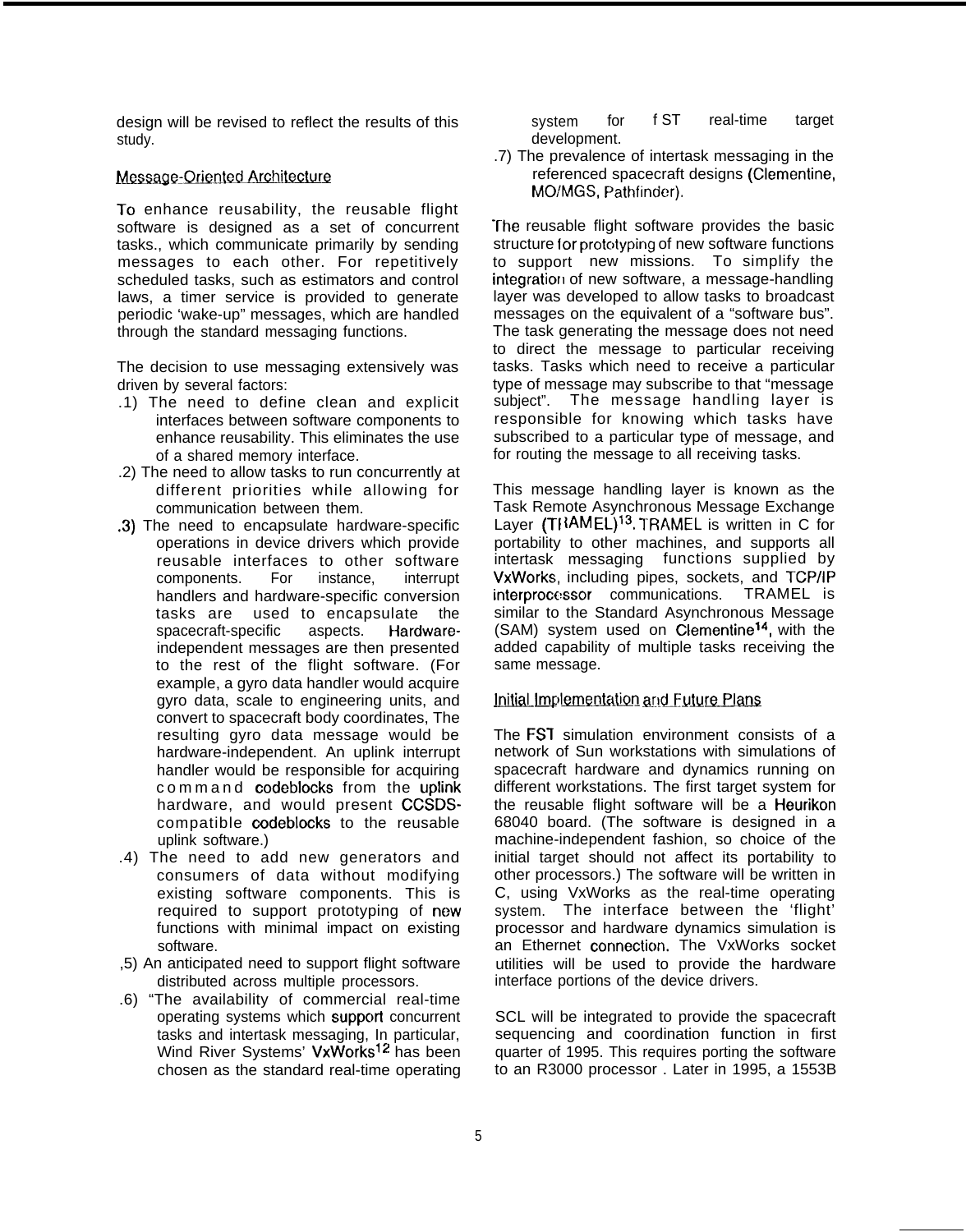interface will be installed as the processor interface to simulated hardware in place of the Ethernet connection.

#### **Summary**

JPL is re-engineering its process of planetary spacecraft development. One part of this reengineering is the development of flight software which supports early prototyping and reusability of flight software and ground operations from mission to mission. This software is currently being implemented and demonstrated in a Flight System Testbed for prototyping support of future missions.

The work described in the paper was carried out at the Jet Propulsion Laboratory, California Institute of Technology, under a contract with the National Aeronautics and Space Administration.

Reference herein to any specific commercial product, process, or service by trade name, trademark, manufacturer, or otherwise, does not constitute or imply its endorsement by the United States Government of the Jet Propulsion Laboratory, California Institute of Technology.

——

# References

'Casani, E. Kane and Nicholas \fV. Thomas, 'The Flight System Testbed", Space Instrumentation and Dual-Use Technologies, SPIE - The International Society for Optical Engineering, Orlando, CA, July 4-6, 1994

2Jain, A. and G. Man, "Real-Time Simulation of the Cassini Spacecraft Using DARTS: Functional Capabilities and the Spatial Algebra Algorithm," in 5th Annual Conference on Aerospace Computational Control, Aug. 1992.

3Caldwell, Douglas, and Savio Chau, "Spacecraft Information Systems: Principles and Practice", JPL. Internal Report, July 7, 1994

4 Lee, Meemong, Alan Mazer, Andy [loden, Steve Groom, "Instrument Simulation Testbed', JPL Internal Presentation, Dec. 7, 1 993

.——. —.— 5Krasner, Sanford M., "Preliminary Spacecraft Informaticm System Guidebook",JPLIOM3132- 93-428, Nov. 30, 1993

<sup>6</sup>Rohr, John A., et. al., "Spacecraft Command Language (SCL) Study Report', JPL report D-12206, Oct. 26, 1994

7Ahmed, A., Aljabri A. S., 'Demonstration of Onboard Maneuver Planning Using Autonomous SAN Architecture", Annual AIAA/USU Conference on Small Satellites, August 1994.

8Vaughan, Robin M., "Pluto Fast Flyby Autonomous Optical Navigation System Functional Description" JPL IOM 314.8-905 July 20, 1994

<sup>9</sup>C.-C.Chu, D. Q. Zhu, S. Udomkesmalee, and M. 1. Pomerantz, "Realization of autonomous imagebased spacecraft pointing systems: planetary flyby example." In Acquisition, Tracking, and Pointing Vlll (M. K. Masten, L. A. Stockum, M. M. Birnbaum, and G, E, Sevaston, Editors), Proc. SPIE 2221, pp. 27-40.

10\*System Algorithms for Autonomous Navigation: Applicaticm to the Rendezvous Phase", JPL IOM 314,3-1120, Sept. 22, 1994

11 Man, Guy K., "Advanced Design Processes and Tools (ADEPT)<sup>\*</sup>, Internal Presentation, Oct. 25, 1994

12 Vx Work Programmer's Guide, Wind River Systems, Inc., Alameda, CA, 1993

13Scott Burleigh, "ROME: Distributing C++ Object Systems", IEEE Parallel and Distributed Technolcjgy, Vol. 1, No. 2, May 1993, pp. 21-32.

14 Wildermann, C., et, al. 'Flight Software", Clementine Engineering & Technology Workshop, lake Tat Ioe, NV, July 18-19, 1994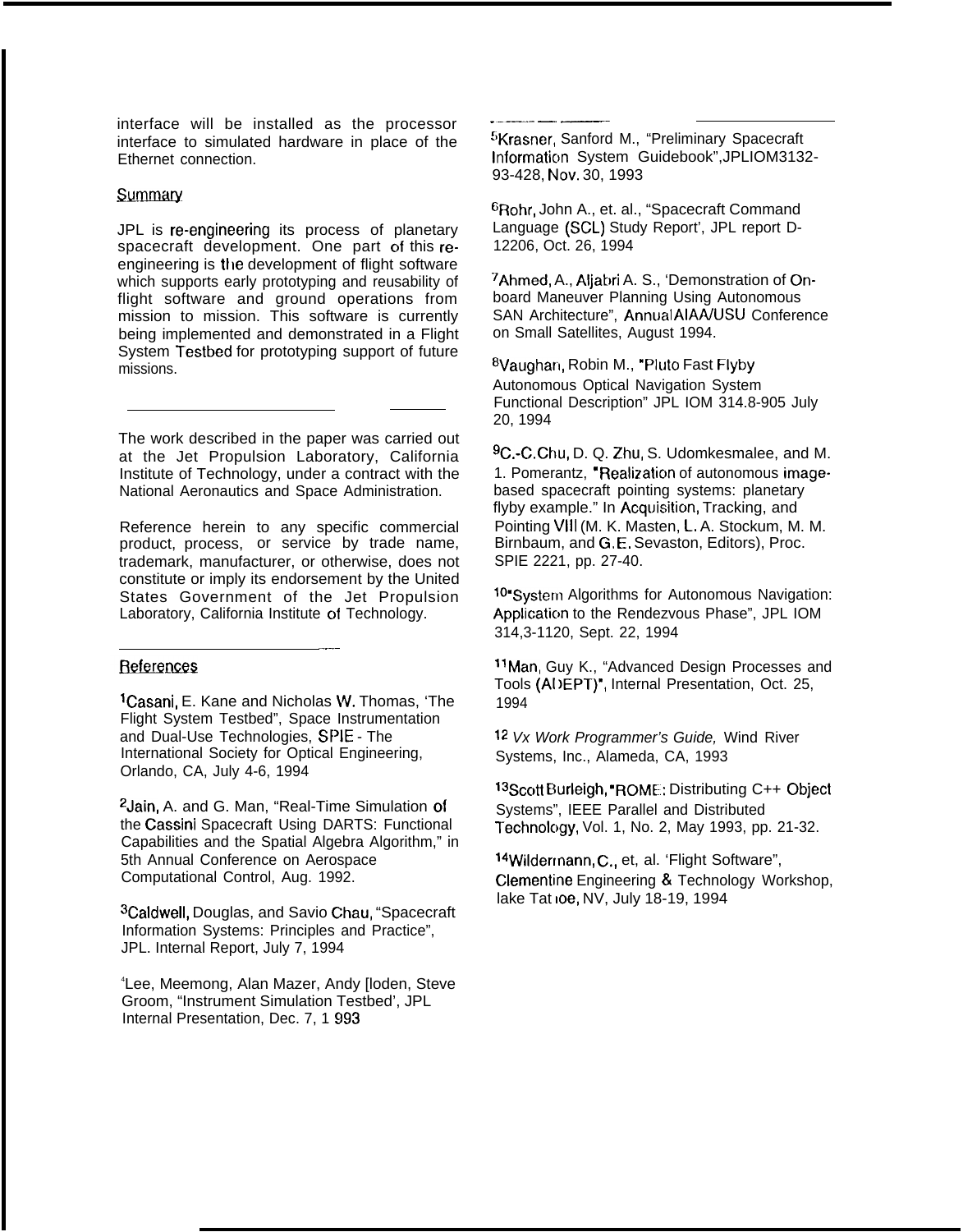